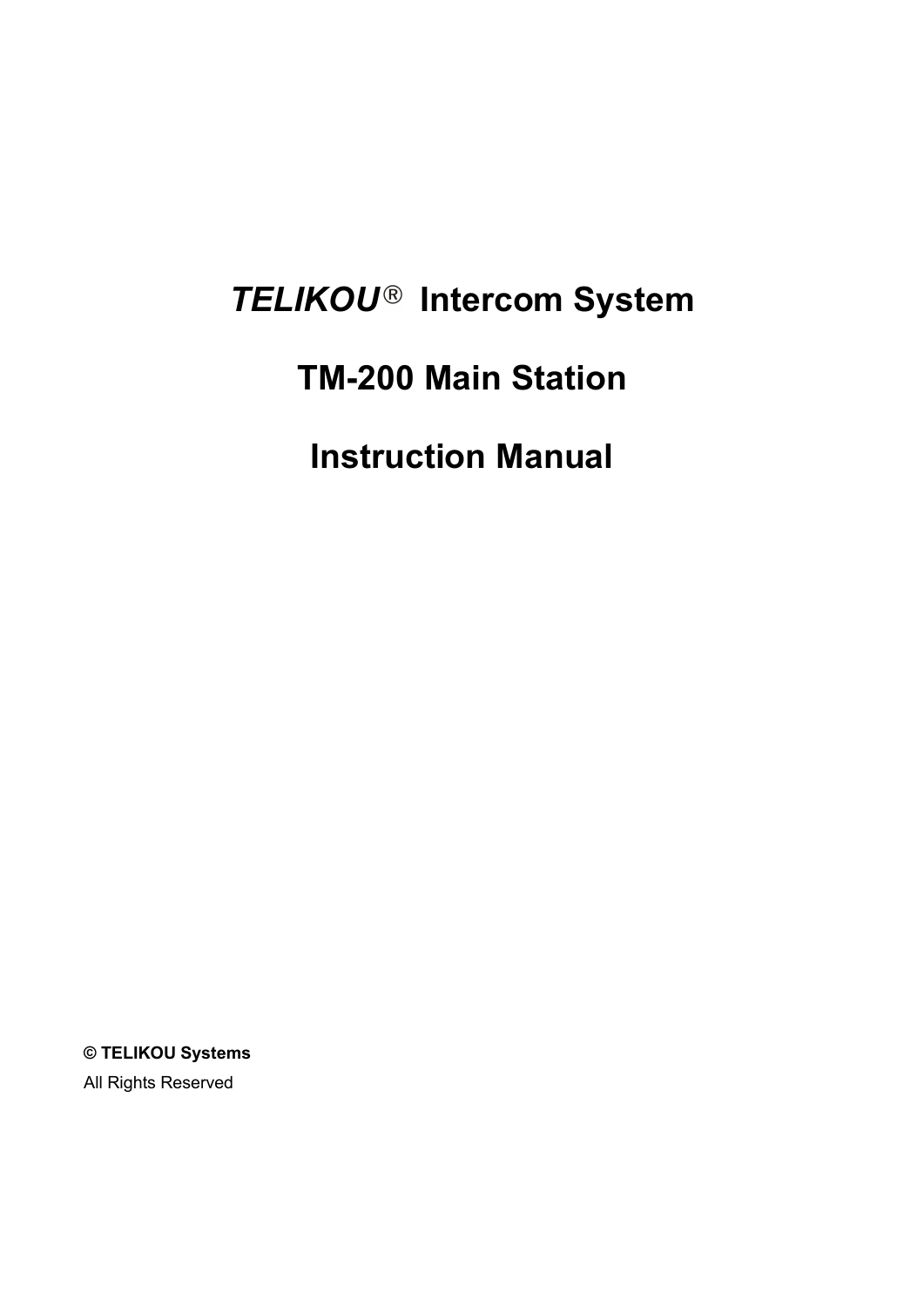## **I. Introduction**

Thank you for choosing TELIKOU intercom product. TM-200 main station issuitable for television station, communication center, UB truck, live performance and any other environment which requires communication. We recommend you read through this manual to better understand the functions of TM-200。

This system adopts wired connection, and has following features, free of external emission interference, stable and reliable performance, flexible configuration, full-duplex communication, clear and loud communication sound, easy operation, and strong noise resistance.

## **II. Characteristics**

- Remote Microphone Kill Switch (RMK).
- IFB function.
- **•** Announcement output
- Controllable background input
- Automatic circuit short protection and indication.
- Supports LED working light
- **Supports Dynamic or Electret Goose neck Microphone**

## **III. Basic operations**



## **Front Panel**

## **1. Panel Microphone Connector**

Ø6.35mm microphone jack can be used as unbalanced dynamic or electrets microphone. Pin definition is as follow: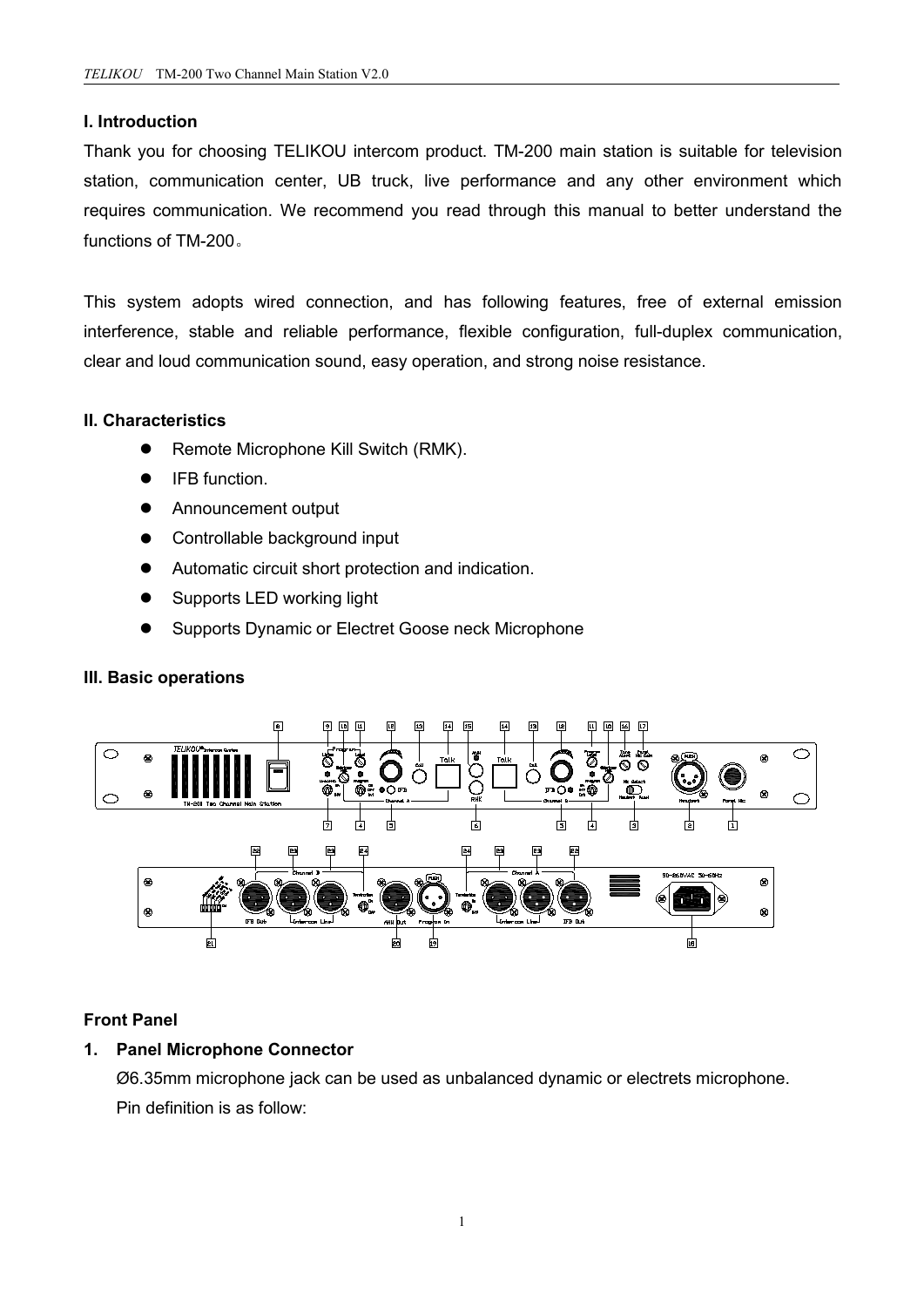

S --- Shield

- R --- Common
- T --- Microphone Hot

#### **2. Headset connector**

4-pin XLR Male or 5-pin XLR Female Earphone: Dynamic 8-300 ohm Microphone: Dynamic 200 ohm The wiring of headset is as follow: Pin 1—Mic. common Pin 2—Mic. hot Pin 3—Earphone - Pin 4—Earphone + Pin 5—LED working light power supply (Only for TM-200/5)

## **3. Mic Select Switch**

Mic select switch is used to select panel microphone or headset microphone to use. When select "Panel", panel microphone and speaker is on. Headset microphone is off. When select "Headset", panel microphone and speaker is off. Headset microphone is on. Note: Headset earphone is always on under both selection.

## **4. Program Feed Control**

Turn the switch up or down will send the external input signal to intercom channel.

- ON: Activated channel always receives external program signal.
- OFF: External program signal cannot be sent into system.
- INT: Activated channel receives external program signal. It will be interrupted when TALK button is turned on.

## **5. IFB Button**

When IFB button of channel A is pressed, the microphone signal of channel A and B is cut off. Microphone signal is only sent to IFB OUT of channel A. The program audio at IFB OUT of channel A is also cut.

IFB button of channel B is same as channel A.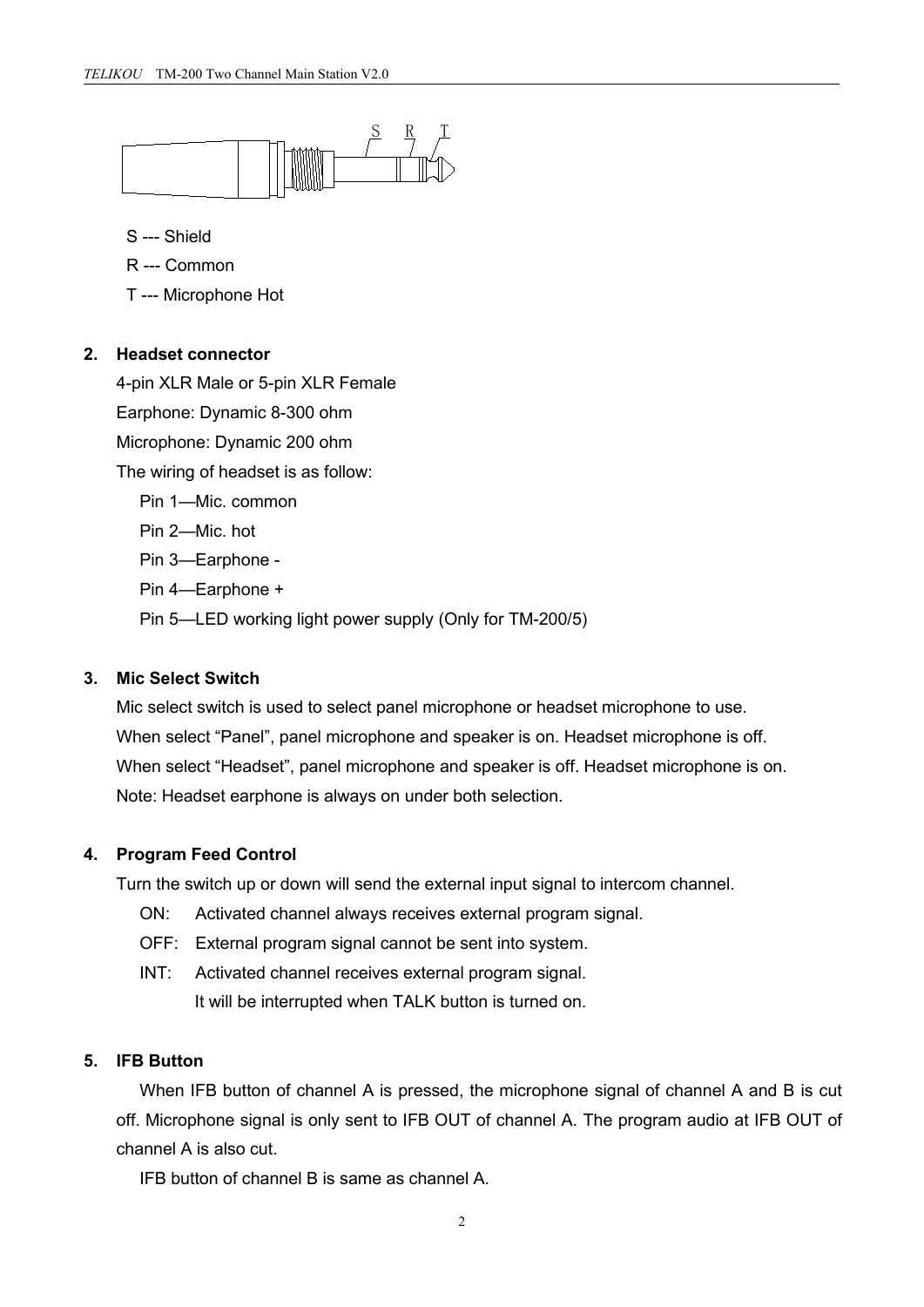## **6. Remote Mic Kill Switch**

Microphone on belt pack may forget to be turned off by operators. Noise will disturb the whole intercom system.

The Remote Microphone Kill (RMK) switch will turn off the microphone of every beltpack remotely. If the Talk Functions of a large number of belt packs have inadvertently been left activated, incidental noise and talking can make it difficult or impossible to communicate on the intercom system. The RMK switch can be pressed to quiet the line in this situation.

## **7. Link Switch (A+B)**

When this switch is turned to OFF, Channel A and Channel B are individual.

When this switch is turned to ON, The LED indicator right above this switch will light. Channel A and Channel B are connected to each other. Under this situation, all the user station on Channel B are added to Channel A. And the Channel B controls and switches will be inactive. The Sidetone zero adjusting for Channel A may required some re-adjustment.

## **8. Power and Power LED**

Power switch and Red LED indication light

## **9. Program Listen Level Control**

This knob is used to adjust the volume level of background program level which heard from earphone and speaker.

#### **10. Sidetone zero-adjusting**

The TM-200 uses full-duplex audio in which the talk and listen audio are sent and received on the same line. Thus, when you talk on a channel, you will also here your own voice back in the speaker or earphone. This is called sidetone. Sidetone could cause unwanted feedback, since the microphone may pick up your returned voice audio and re-amplify it. In either of these cases, you should minimize the amount of sidetone.

Typically, different sidetone null settings are needed depending upon whether you are using the gooseneck panel microphone along with the speaker or not. Use one the following procedures to correctly set the sidetone level controls.

#### *A) Sidetone Adjustment Procedure for Gooseneck Microphone with Speaker turned on:*

1 Turn on the Mic switch. Set Mic select switch to panel.

2 Turn the level control to a comfortable level.

3 Speak into the microphone while turning the sidetone null control slowly back and forth. There should be a point where your voice (and any accompanying acoustic feedback) is the lowest. This is the null point.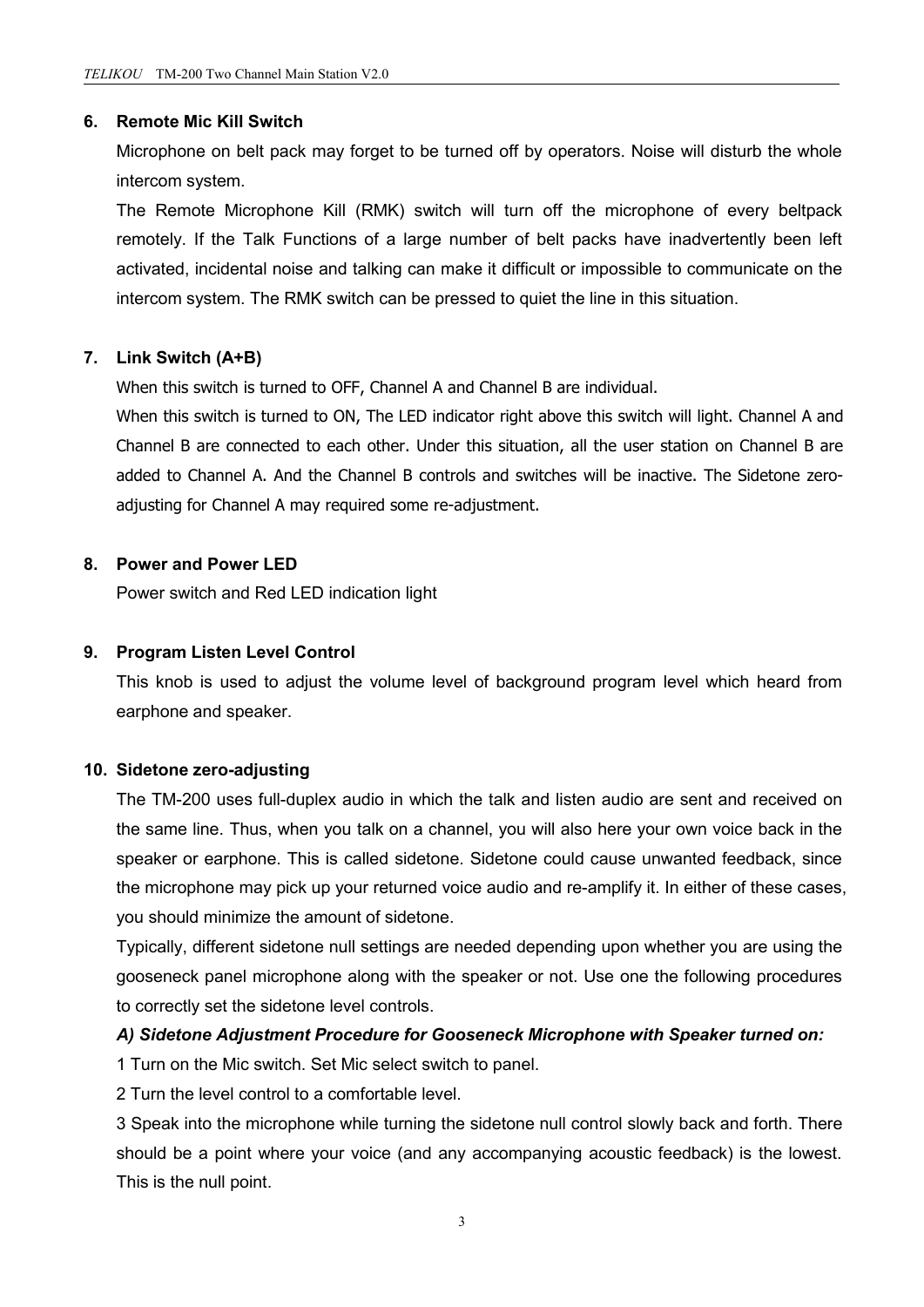#### *B) Sidetone Adjustment Procedure for Headset:*

1 Turn on the Mic switch. Set Mic select switch to headset.

2 Turn the level control to a comfortable level by having someone talk to you from another station.

3 Speak into the microphone while turning the sidetone null control slowly back and forth. There should be a point where your voice (and any accompanying acoustic feedback) is the lowest. This is the null point.

#### *C) System Sidetone Adjustment*

1 Turn off all the microphones on sub-stations and belt packs.

2 Followed by A) and B), adjust sidetone on TM-200 main station.

3 Turn on the microphone on sub-station and belt packs one by one, and then adjust the Sidetone to satisfied level.

#### **11. Program Level Control**

Adjust program audio level which goes into TM-200, by clockwise or counterclockwise direction.

## **12. Volume Control**

This control is to set the listening level of audio signal in headset or panel speaker. Turn the control on counterclockwise completely will silence the channel.

## **13. Call Button**

Before use call function, please turn on the channel which want to talk. Press the call call button will sent a call signal to all the connected channels. The CALL button lights red.

## **14. TALK Button**

Press this button will send amplified microphone signal through intercom line. When the button is pressed down, the LED inside will light. The button status is as follow:

LATCH: Single click the button quickly. The button is self-locked.

PTT: Hold the button, Release when finish talking.

#### **15. Announcement Button (ANN)**

Microphone signal is sent to ANN. Out connector which is at rear panel when this button is pressed.

## **16. Tone Alert Level Control**

When TM-200 receives external call signal, the internal buzzer will sent a hum to panel speaker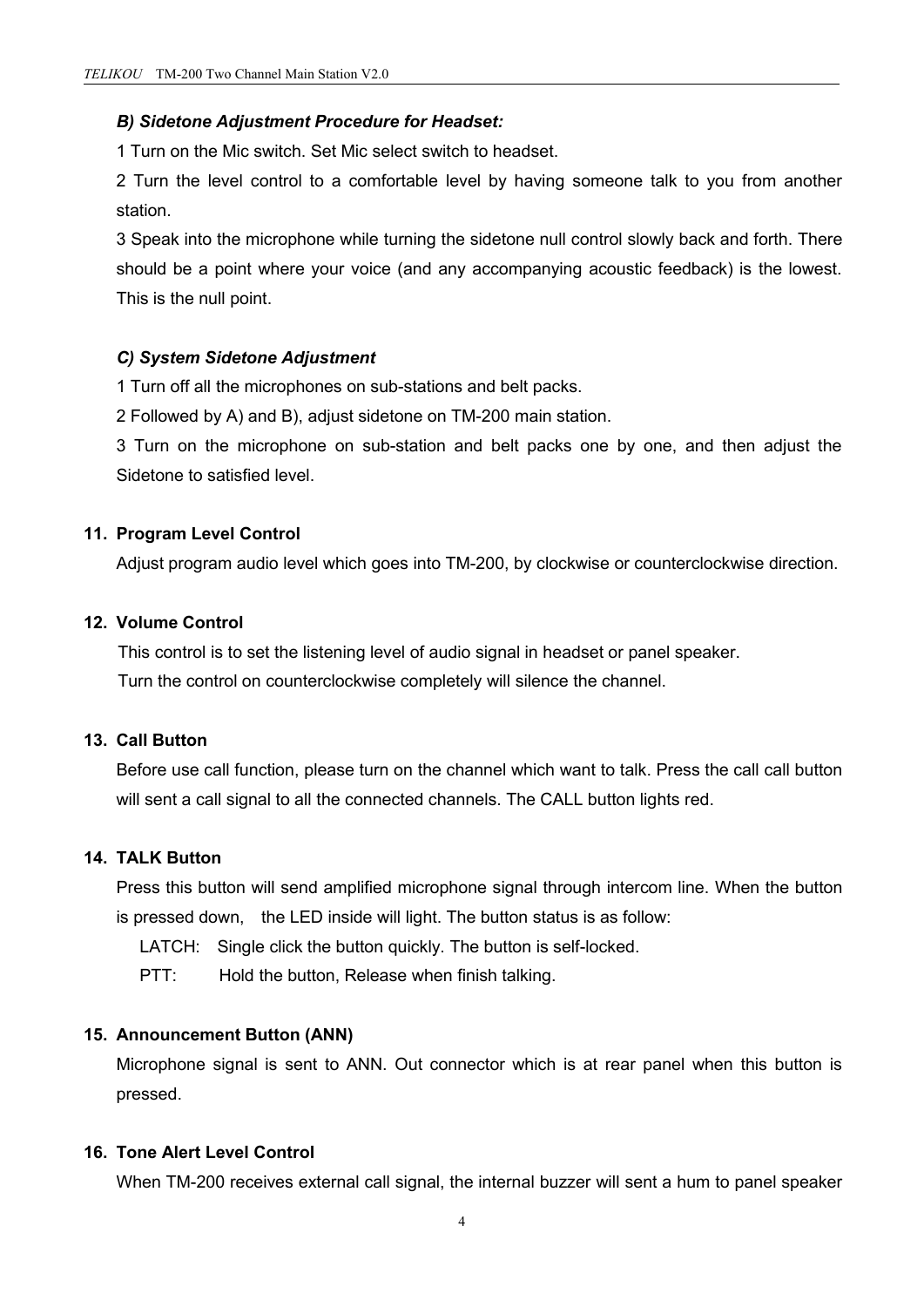and earphone. This knob adjusts the hum level.

## **17. Panel Mic Gain**

It is used to adjust panel microphone gain to achieve proper microphone output level. It does not affect headset microphone's sensitivity.

The gain has pre-set as electrets microphone as default. If panel microphone is changed, please re-adjust panel Mic. gain.

## **18. AC Power Connection**

Input 95V-260V, 50-60Hz AC, and the power consumption is less than 45VA.

## **19. Program Input**

XLR-3F balanced input.The pinout of the Program Input connector is as follows:

Pin 1 --- Common (Shield) Pin 2 --- + Audio Pin 3 --- - Audio

## **20. Announce Out**

This connector is 3-pin XLR male. 0dBu balanced output.

The pinout of Announce Out is as follows:

Pin 1 --- Common (Shield)

Pin 2 --- Audio +

Pin 3 --- Audio -

## **21. Function DIP Setting**

5 digits dipper has following settings:

DIP1 (Long Line A):

Sidetone compensation for Channel A. If you cannot adjust sidetone properly. Turn this DIP on.

DIP2 (Long Line B):

Sidetone compensation for Channel B. If you cannot adjust sidetone properly. Turn this DIP on.

DIP3 (Call on Talk A):

On: Sent a call signal to Channel A when Talk switch is turned on.

Off: Disable auto call function.

DIP4 (Call on Talk B):

On: Sent a call signal to Channel B when Talk switch is turned on.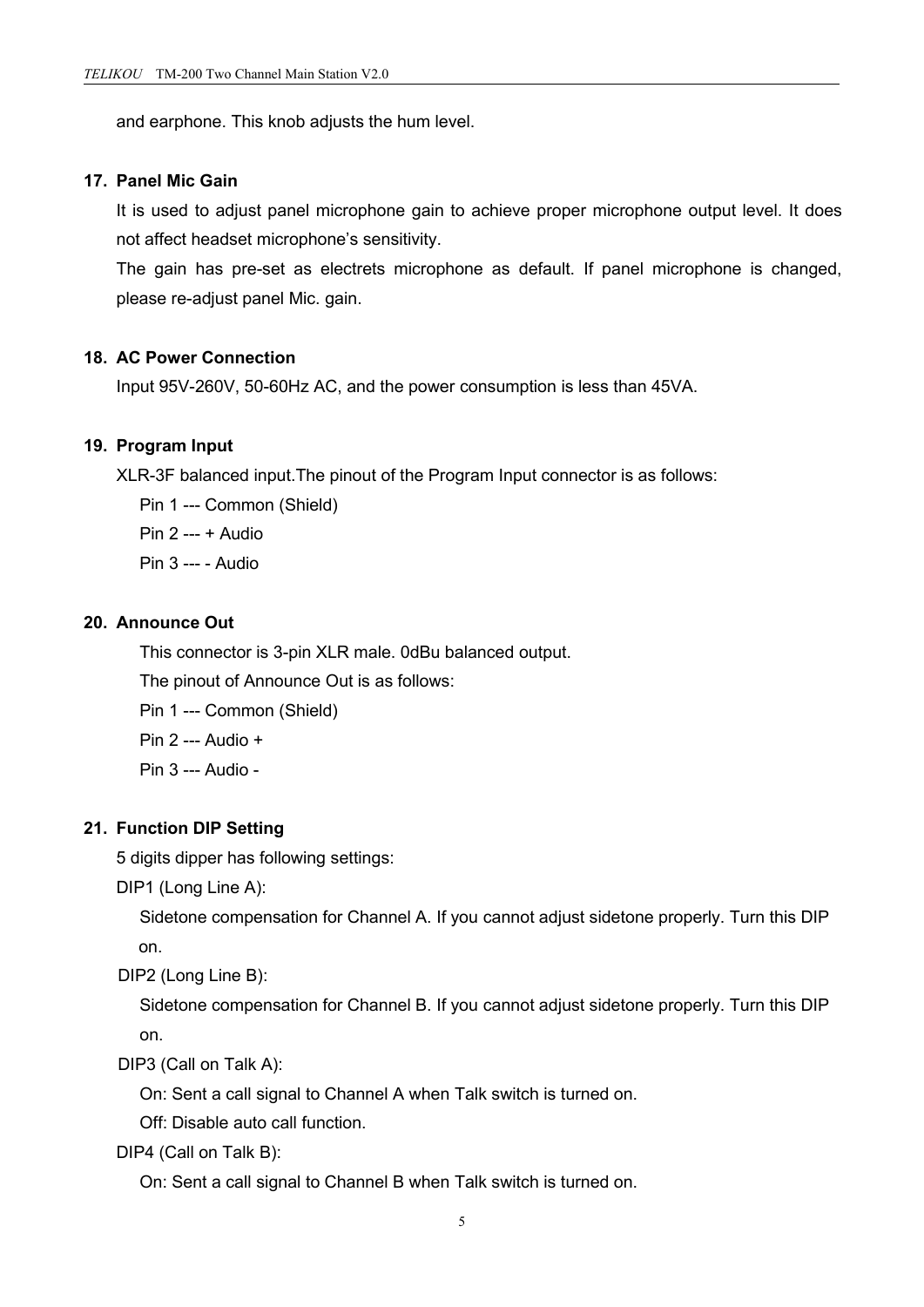- Off: Disable auto call function.
- DIP5 (Interrupt on Ann):
	- On: Disable microphone when announcement function is activate.
	- Off: Enable microphone when announcement function is deactivate.

#### **22. IFB Output Connector**

3-pin XLR female socket, The pinout is as follows:

Pin 1 --- Common (Shield)

Pin 2 --- Power (+24 VDC)

Pin 3 --- Audio

#### **23. Intercom Line connector**

3-pin XLR female socket, The pinout is as follows:

Pin 1 --- Common (Shield) Pin 2 --- Power (+24 VDC) Pin 3 --- Audio

## **24. Termination switch**

When this switch is turned to ON position, one 300ohm termination resistor will be connected to intercom line. If the intercom system is not terminated, the level of intercom line will be too high, and the system stability will be influenced. However, only one termination point is allowed within same intercom line. If multiple termination points are used incorrectly, the driving load will be aggravated, and the level of intercom line will be too low.

This switch is set to ON position by factory default. Before using, you should set it to ON or OFF position according to the actual connection of intercom line.

Note: When TM-200 connects more than ten ends, this switch can be set as OFF.

## **IV. Installation and cable**

#### **1. Installation**

TM-200 main workstation adopts 19-inches 1U cabinet, and this workstation can be mounted on rack or placed on desktop. If it is placed on desktop, it is required to adhere 4 rubber foot pads provided with machine to four corners at the bottom of cabinet with double-face adhesive tape.

#### **2. Intercom cable**

#### **A). Rules for cable selection**

TELIKOU intercom system adopts double-core shielded audio cable, one core is used for transmitting audio signal, another core is used for transmitting DC power or control signal, and the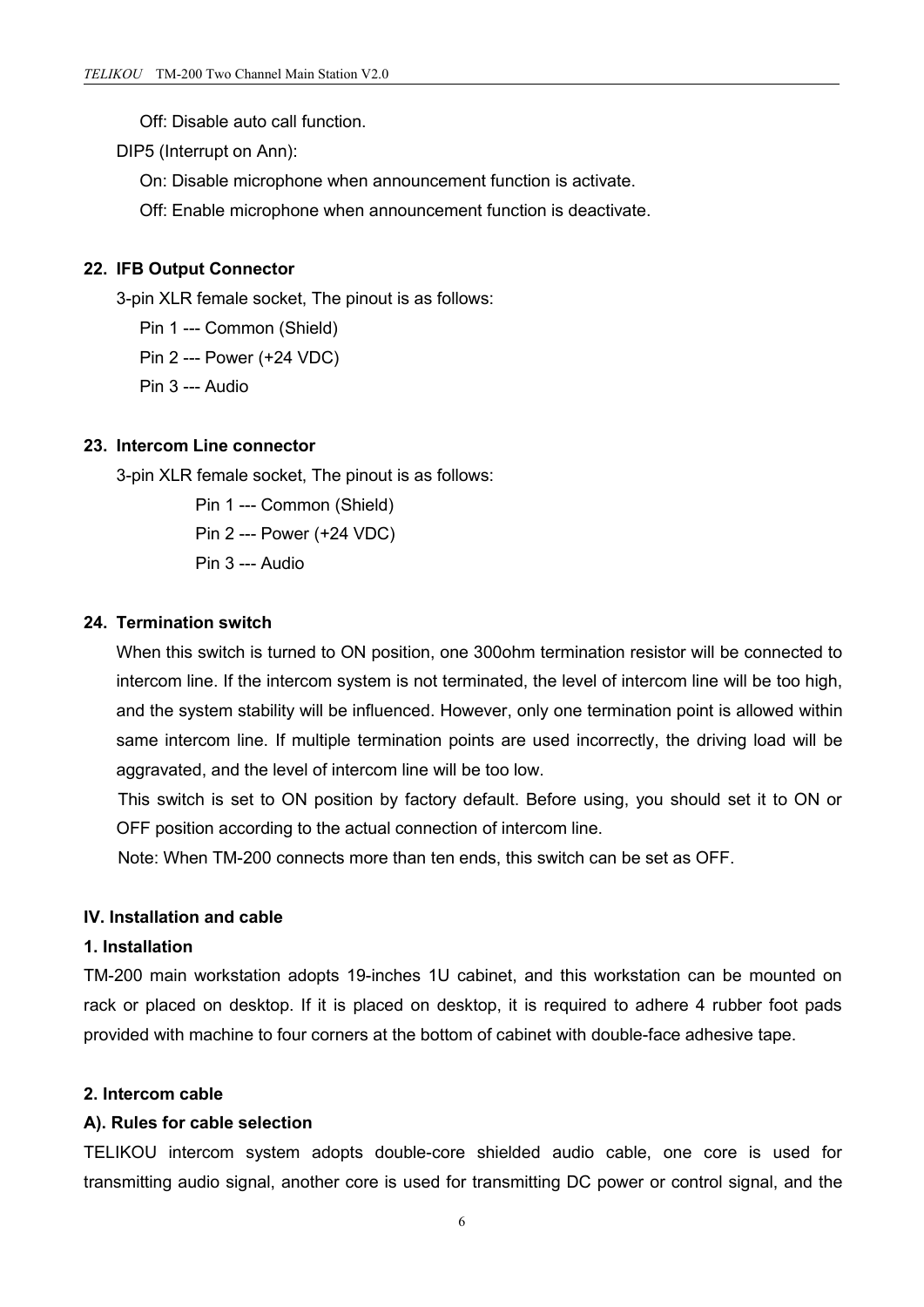shielded layer is used as common line for audio and power supply. To decrease resistance of common line and crosstalk interference, the cable with larger cross section area should be used. When it is used in fixed way, the cross section area of single line should be at least 1.5mm², when it is used in mobile mode, the cross section area of single line should be at least 0.75mm². When the cable islonger, the cross section area of cable should be larger. If the cable has more than 2 cores, it is recommended to use the additional core as common line.

## **B). Cable connection**

The standard TELIKOU intercom cable is connected with a pair of 3-pin XLR connectors, one male and one female. If longer cable is required, you can connect several cables together with head-end

method.<br>The wiring of connector is as follows:

Pin 1 --- Common (Shield)

Pin 2 --- Power or Control Signal

Pin 3 --- Audio Signal

**Notice:** the pin-1 GND connection for each XLR connector must be insulated from cabinet, and cannot be connected to shell of XLR connector.

## **V Troubleshooting**

## **Problem: Power LED wink**

Cause 1: Direct short on the intercom channel

Solution 1: Remove all the intercom cables from TM-200. Check each channel one by one, until find the short channel.

Cause 2: Overload

Solution 2: Decrease the amount of remote stations.

## **Problem: System feedback (Acoustical)**

Cause 1: Listen level control at this station or a remote station is set too high

Solution 1: Reduce the volume.

Cause 2: Sidetone null control at this station or a remote station is not adjusted correctly

Solution 2: Adjust sidetone again.

Cause 3: Channel un-terminated.

Solution 3: Set the TM-200 termination switch to the ON position.

Cause 3: A headset cord is too long or jointing quality.

Solution 3: Check headset cord